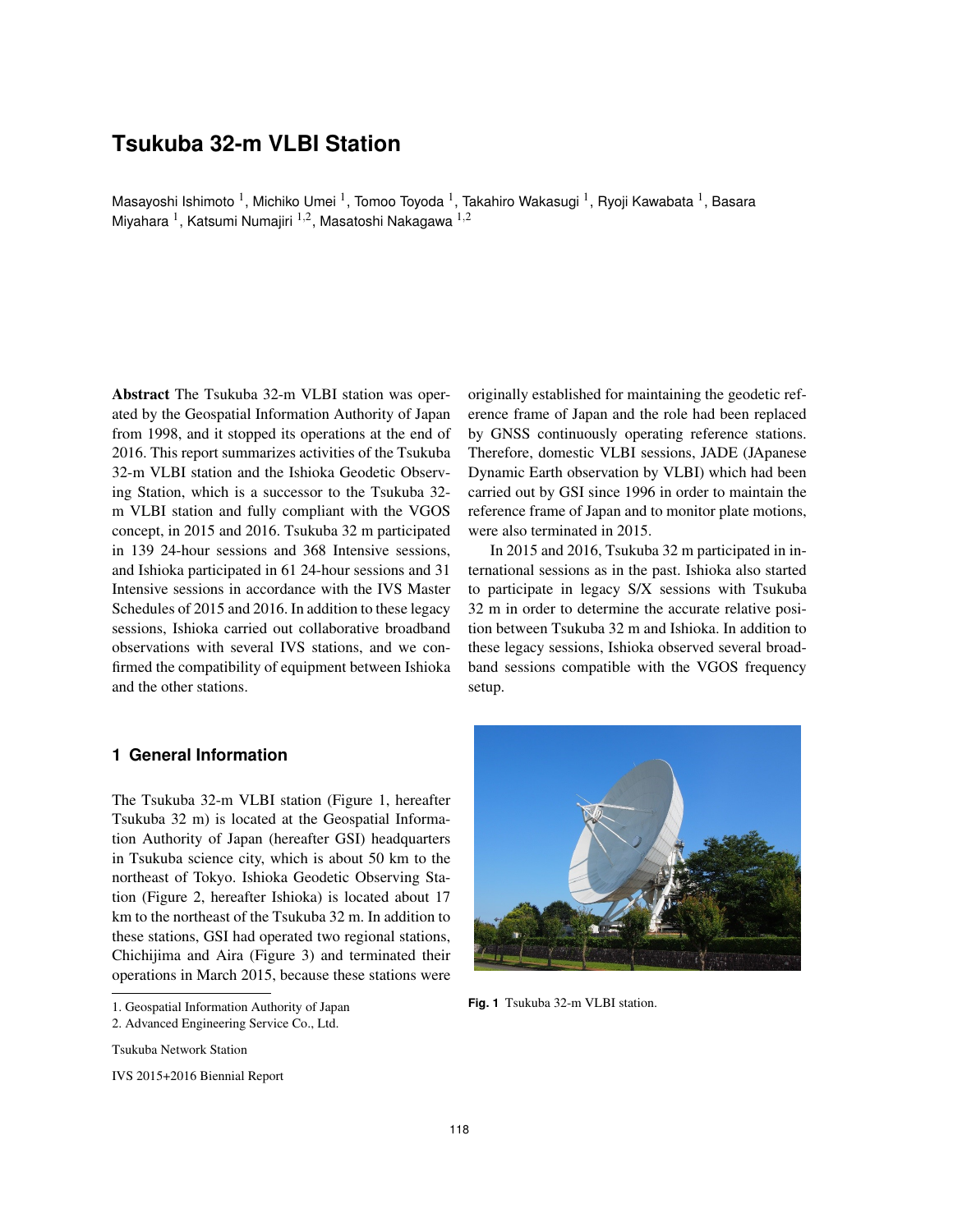

**Fig. 2** Ishioka Geodetic Observing Station.



WAKASUGI, and Masayoshi ISHIMOTO joined the group for operation of the stations. In April 2016, Kojin WADA was replaced by Basara MIYAHARA as a supervisor, and Tomoo TOYODA, and Michiko UMEI joined the group in order to take over the work of Yoshihiro FUKUZAKI. Primary routine operations were outsourced to a private company, Advanced Engineering Service Co., Ltd. (AES). Syota MIZUNO and Takafumi ISHIDA were replaced by Katsumi NUMAJIRI and Masatoshi NAKAGAWA as the operators in April 2016.

**Table 1** Specifications of the Tsukuba 32-m and Ishioka 13-m antennas.

| Antenna                    | Tsukuba 32 m        | Ishioka 13 m                |  |
|----------------------------|---------------------|-----------------------------|--|
| Owner and operating agency | <b>GSI</b>          | GSI                         |  |
| Year of construction       | 1998                | 2014                        |  |
| Radio telescope mount type | Az-El               | Az-El                       |  |
| Antenna optics             | Cassegrain          | Ring focus                  |  |
| Diameter of main reflector | 32 m                | $13.2 \text{ m}$            |  |
| Azimuth range              | $10 - 710^{\circ}$  | $-70-430^{\circ}$           |  |
| Elevation range            | $5-88^\circ$        | $0-90^\circ$                |  |
| Az/El drive velocity       | $3^{\circ}/sec$     | $12^{\circ}/sec$            |  |
| Tsys at zenith $(X/S)$     | 50 K / 65 K         | 52 K / 49 K                 |  |
| SEFD (X/S)                 | $320$ Jy / $360$ Jy | 1500 Jy / 1400              |  |
|                            |                     | Jy                          |  |
| $RF$ range $(X)$           |                     | 7780-8980 MHz 8180-8980 MHz |  |
| RF range (S with BPF)      |                     | 2215-2369 MHz 2200-2400 MHz |  |
| RF range (Broadband)       |                     | $3-14$ GHz                  |  |
| Recording terminal (X/S)   | K5/VSSP32           | K5VSI                       |  |
|                            |                     | ADS3000+ with ADS3000+ with |  |
|                            | DDC                 | <b>DDC</b>                  |  |
| Recording terminal (Broad- |                     | K6/iDAS                     |  |
| band)                      |                     |                             |  |

**Fig. 3** Geodetic VLBI network in Japan.

## **2 Component Description**

The specifications of the antennas of Tsukuba 32 m and Ishioka are summarized in Table 1.

#### **3 Staff**

Regular staff members belonging to the VLBI group of GSI are shown in Table 2. In April 2015, Jiro KURODA was replaced by Ryoji KAWABATA, Shinobu KURIHARA was replaced by Takahiro

**Table 2** Member list of the VLBI group of GSI (2016).

| Name               | Main Function                  |  |
|--------------------|--------------------------------|--|
| Basara MIYAHARA    | Supervisor                     |  |
| Ryoji KAWABATA     | Management, IVS<br>Directing   |  |
|                    | Board member, The secretary of |  |
|                    | AOV                            |  |
| Masayoshi ISHIMOTO | Operation                      |  |
| Takahiro WAKASUGI  | Correlation, Analysis          |  |
| Tomoo TOYODA       | Outreach, Co-location          |  |
| Michiko UMEI       | Operation                      |  |
| Katsumi NUMAJIRI   | Operation (AES)                |  |
| Masatoshi NAKAGAWA | Operation (AES)                |  |
| Toshio NAKAJIMA    | System engineer (NTT-ATC)      |  |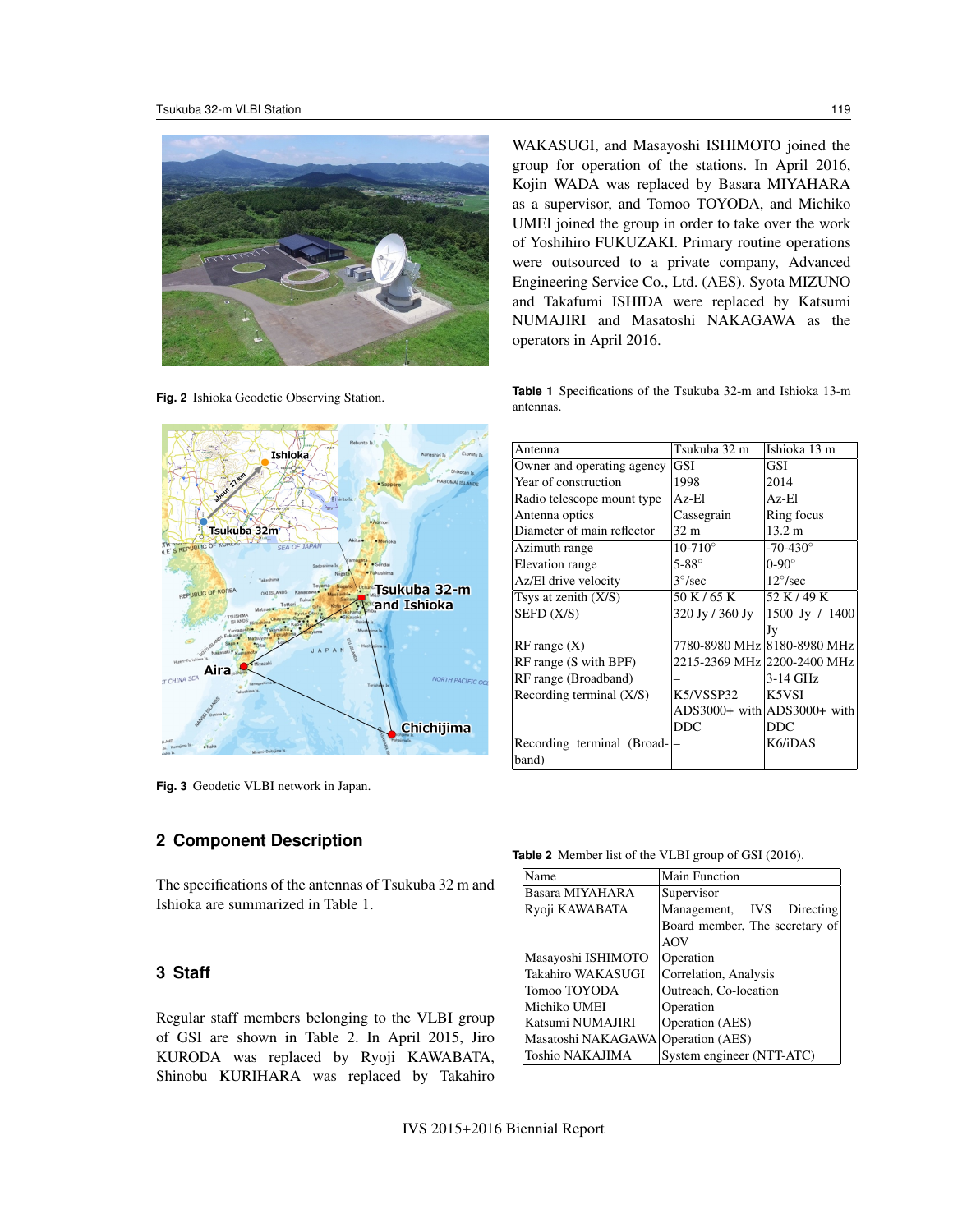## **4 Current Status**

#### *4.1 Geodetic VLBI Observations*

The number of regular sessions of GSI stations designated by the IVS Master Schedules of 2015 and 2016 are shown in Table 3. Tsukuba 32 m participated in 139 24-hour VLBI sessions and 368 Intensive one-hour sessions for dUT1 measurement including 66 INT1 sessions as a replacement for the Kokee station. Ishioka participated in 61 24-hour VLBI sessions, 31 Intensive one-hour sessions, and three international broadband sessions (see Section 4.2). The other GSI antennas, Chichijima and Aira, participated in ten 24-hour VLBI sessions by the end of March 2015.

**Table 3** Number of regular sessions observed by GSI in 2015 (left) and 2016 (right).

| Sessions        | Tsukuba 32-m Ishioka Aira Chichijima |        |        |        |
|-----------------|--------------------------------------|--------|--------|--------|
| $IVS-R1$        | 42/50                                | 7/25   |        |        |
| $IVS-T2$        | 6/6                                  | $31 -$ | 1/     | 1/     |
| <b>APSG</b>     | 2/2                                  | $-11$  |        |        |
| <b>AOV</b>      | 6/6                                  | 6/2    |        |        |
| <b>JADE</b>     | 18/                                  | 17/    | $141-$ | $21 -$ |
| <b>JAXA</b>     | $1/_{\odot}$                         |        |        |        |
| <b>IVS-INT1</b> | $-166$                               |        |        |        |
| <b>IVS-INT2</b> | 102/100                              | $-131$ |        |        |
| <b>IVS-INT3</b> | 50/50                                |        |        |        |
| <b>IVS-VGOS</b> | $-1$                                 | $-13$  |        |        |

## *4.2 Broadband Observations*

Ishioka carried out the first international collaborative broadband observing with both the Hobart 12-m antenna in Australia and the Kashima 34-m antenna in Japan in August 2016. The first fringes of the international broadband observing were detected between Ishioka and Hobart. In the observing, we used an AD sampler, K6/GALAS, developed by NICT (Sekido et al., 2015) instead of our frequency Up-Down Converter and our new sampler, K6/iDAS.

In addition to the first observing, Ishioka participated in three VGOS Trial sessions in August and September 2016. Fringes were not detected at Ishioka in the first Trial session. However, in the latter two

sessions, fringes were successfully detected, and they were the first fringes for our new system with our frequency Up-Down Converter and an AD sampler, ADS3000+. This means that the equipment of Ishioka is compatible with that of the other IVS stations which participated in the Trial sessions. Our new sampler, K6/iDAS, is undergoing validation and will be used for future broadband sessions after the validation in the near future.

## *4.3 Co-location Survey at Tukuba 32-m and Ishioka*

In January 2015, we performed a field co-location survey at Ishioka in order to measure accurate relative positions between the reference points of the Ishioka 13 m VLBI antenna and an antenna of a GNSS station which is planned to be an IGS tracking station. The relative position of the two points was determined with precisions of 0.6 mm in horizontal and 0.4 mm in vertical, respectively. In October 2016, we also performed a field co-location survey at Tsukuba 32 m. This was the last opportunity for Tsukuba 32 m to conduct a colocation survey. The data is still undergoing processing, and the latest local tie will be available in March 2017.

#### **5 Ishioka as a Successor to Tsukuba 32 m**

Operation of the Tsukuba 32 m was terminated at the end of 2016, and it will be dismantled by the end of March 2017. In 2017, Ishioka continues to participate in S/X legacy 24-hour and Intensive sessions as a successor to the Tsukuba 32 m and also participates in IVS VGOS campaign sessions. We are planning to increase opportunities to participate in the VGOS campaign sessions depending on the schedule planned by IVS.

#### **References**

- 1. Fukuzaki, Y., K. Wada, R. Kawabata, M. Ishimoto, and T. Wakasugi, First Geodetic Result of Ishioka VGOS Antenna, *IVS NICT-TDC News*, No. 35, pp. 1-3, 2015.
- 2. Sekido, M., K. Takefuji, M Tsutsumi, and T. Kondo, Broadband VLBI Data Acquisition System for GALA-V, *IVS*